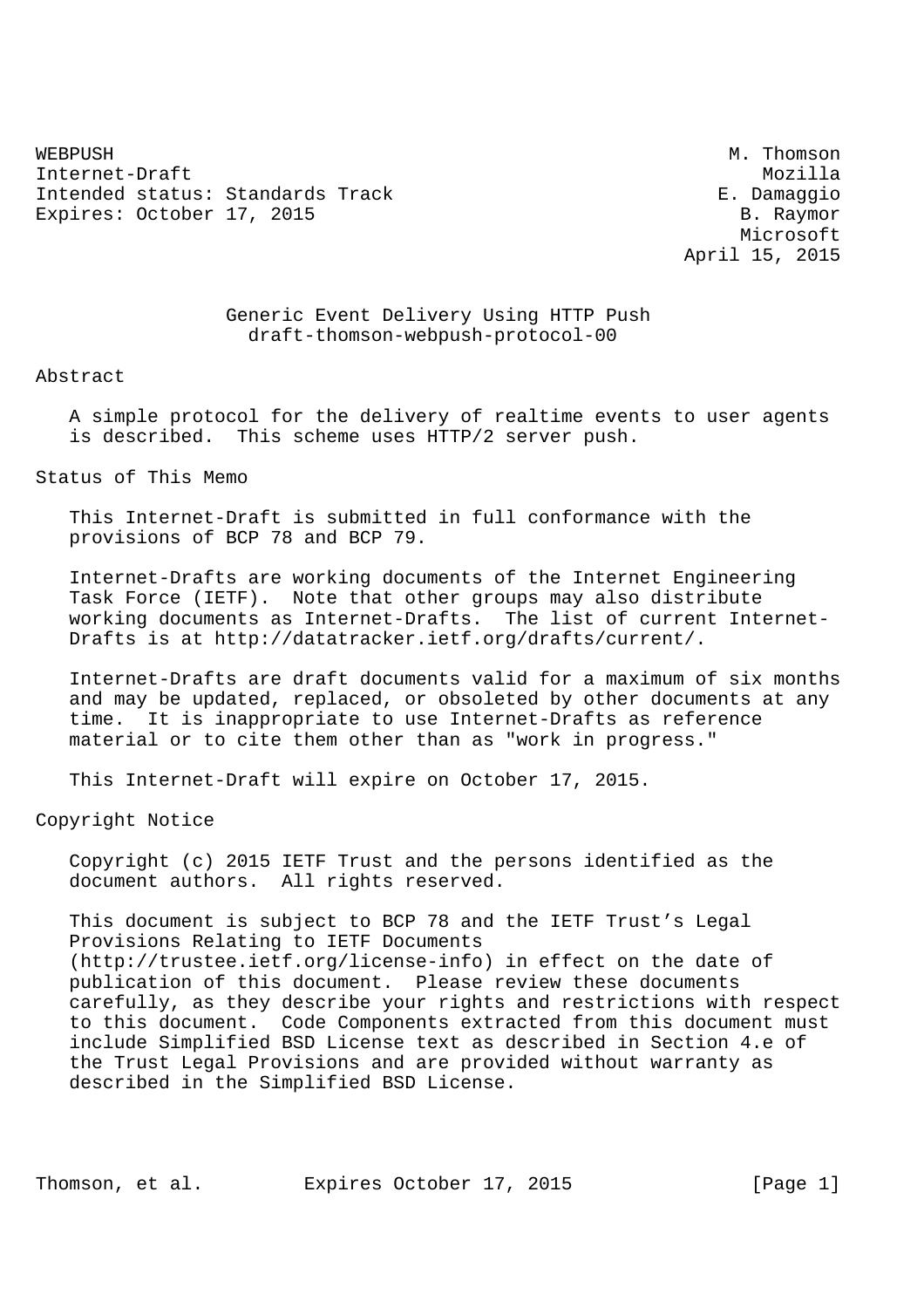| Table of Contents |  |
|-------------------|--|
|-------------------|--|

| $1$ .                                             | $\overline{2}$ |
|---------------------------------------------------|----------------|
| Conventions and Terminology<br>1.1.               | $\overline{3}$ |
| Overview<br>2.                                    | $\overline{4}$ |
|                                                   | 5              |
| Subscribing for Push Messages<br>$\overline{3}$ . | 6              |
| 4. Subscribing for Push Message Receipts          | $\overline{7}$ |
| 5. Requesting Push Message Delivery               | $\overline{7}$ |
| 5.1. Requesting Push Message Receipts             | 8              |
| 5.2. Push Message Time-To-Live                    | 8              |
|                                                   | - 9            |
| 6.1.<br>Acknowledging Push Messages               | 11             |
| 6.2. Receiving Push Message Receipts              | 11             |
| 7. Operational Considerations                     | 12             |
| 7.1.                                              | 12             |
| 7.2. Push Message Expiration                      | 12             |
| 7.3.<br>Subscription Expiration                   | 13             |
| Implications for Application Reliability<br>7.4.  | 14             |
|                                                   | 14             |
| Confidentiality from Push Service Access<br>8.1.  | 14             |
| Privacy Considerations<br>8.2.                    | 15             |
| 8.3.                                              | 16             |
| Denial of Service Considerations<br>8.4.          | 17             |
| 8.5.                                              | 17             |
|                                                   | 17             |
| 9.1. Header Field Registrations                   | 18             |
|                                                   | 18             |
|                                                   | 19             |
|                                                   | 19             |
| Normative References<br>11.1.                     | 19             |
| 11.2. Informative References                      | 21             |
| 11.3.                                             | 21             |
|                                                   | 21             |
|                                                   |                |

## 1. Introduction

 Many applications on mobile and embedded devices require continuous access to network communications so that real-time events - such as incoming calls or messages - can be delivered (or "pushed") in a timely fashion. These devices typically have limited power reserves, so finding more efficient ways to serve application requirements greatly benefits the application ecosystem.

 One significant contributor to power usage is the radio. Radio communications consume a significant portion of the energy budget on a wireless device.

Thomson, et al. Expires October 17, 2015 [Page 2]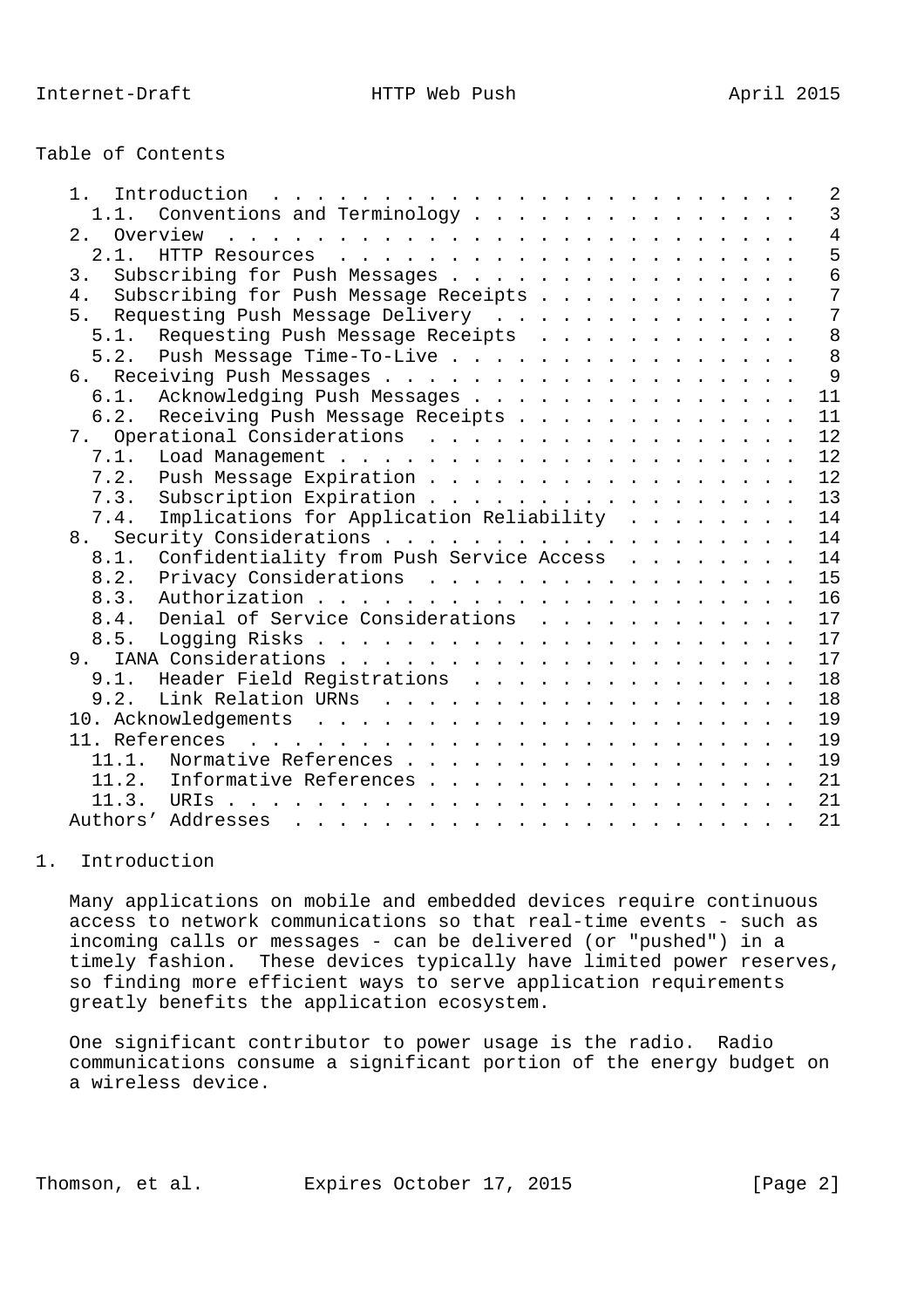Uncoordinated use of persistent connections or sessions from multiple applications can contribute to unnecessary use of the device radio, since each independent session independently incurs overheads. In particular, keep alive traffic used to ensure that middleboxes do not prematurely time out sessions, can result in significant waste. Maintenance traffic tends to dominate over the long term, since events are relatively rare.

 Consolidating all real-time events into a single session ensures more efficient use of network and radio resources. A single service consolidates all events, distributing those events to applications as they arrive. This requires just one session, avoiding duplicated overhead costs.

 The W3C Web Push API [API] describes an API that enables the use of a consolidated push service from web applications. This expands on that work by describing a protocol that can be used to:

- o request the delivery of a push message to a user agent,
- o create new push message delivery subscriptions, and
- o monitor for new push messages.

 Requesting the delivery of events is particularly important for the Web Push API. The subscription, management and monitoring functions are currently fulfilled by proprietary protocols; these are adequate, but do not offer any of the advantages that standardization affords.

 This document intentionally does not describe how a push service is discovered. Discovery of push services is left for future efforts, if it turns out to be necessary at all. User agents are expected to be configured with a URL for a push service.

1.1. Conventions and Terminology

 In cases where normative language needs to be emphasized, this document falls back on established shorthands for expressing interoperability requirements on implementations: the capitalized words "MUST", "MUST NOT", "SHOULD" and "MAY". The meaning of these is described in [RFC2119].

This document defines the following terms:

 application: Both the sender and ultimate consumer of push messages. Many applications have components that are run on a user agent and other components that run on servers.

Thomson, et al. Expires October 17, 2015 [Page 3]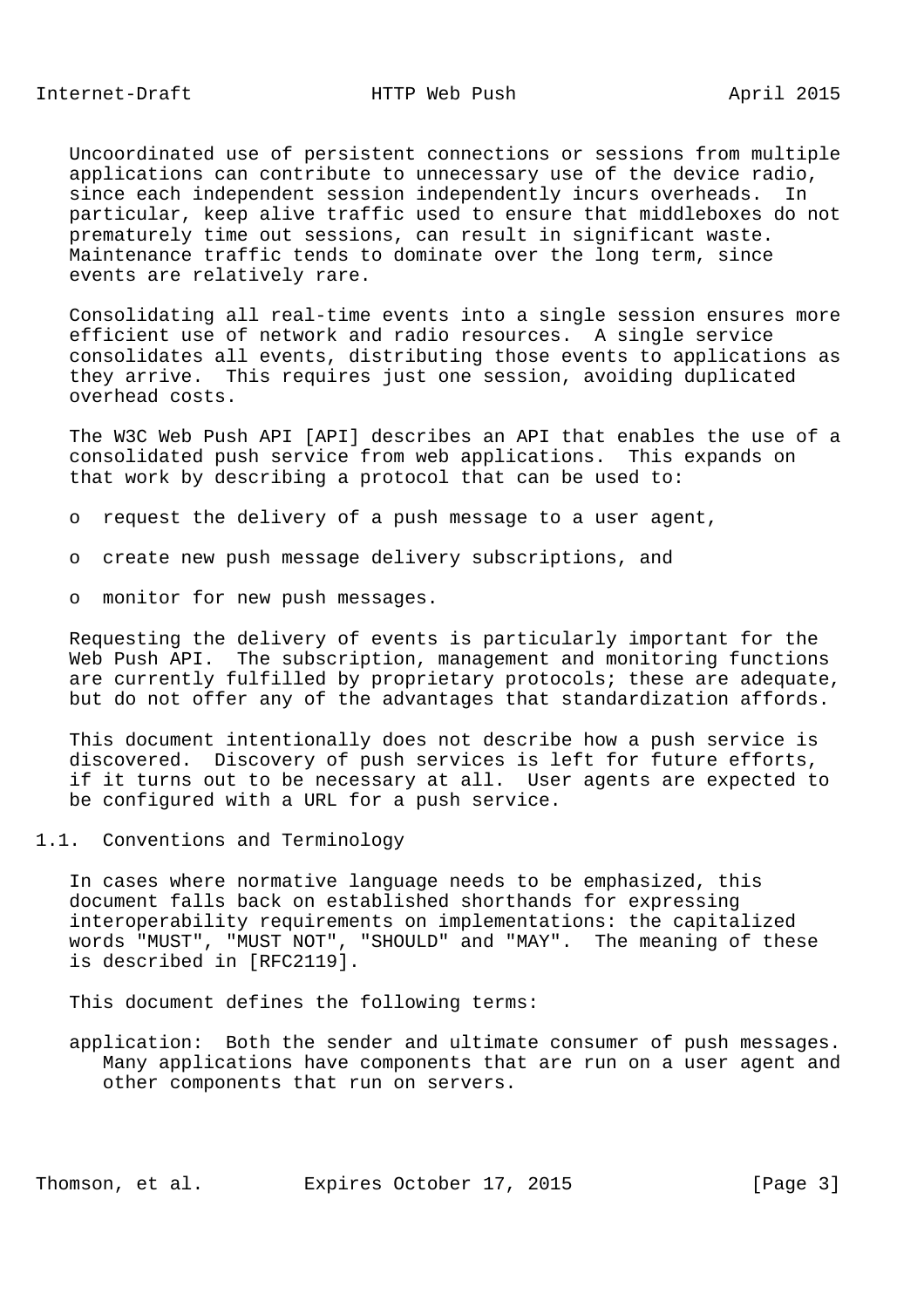- application server: The component of an application that runs on a server and requests the delivery of a push message.
- push message subscription: A message delivery context that is established between the user agent and the push service and shared with the application server. All push messages are associated with a push message subscription.
- push message: A message sent from an application server to a user agent via a push service.
- push message receipt: A message delivery confirmation sent from the push server to the application server.
- push service: A service that delivers push messages to user agents.
- user agent: A device and software that is the recipient of push messages.

 Examples in this document use the HTTP/1.1 message format [RFC7230]. Many of the exchanges can be completed using HTTP/1.1, where HTTP/2 is necessary, the more verbose frame format from [I-D.ietf-httpbis-http2] is used.

2. Overview

 A general model for push services includes three basic actors: a user agent, a push service, and an application (server).



Thomson, et al. Expires October 17, 2015 [Page 4]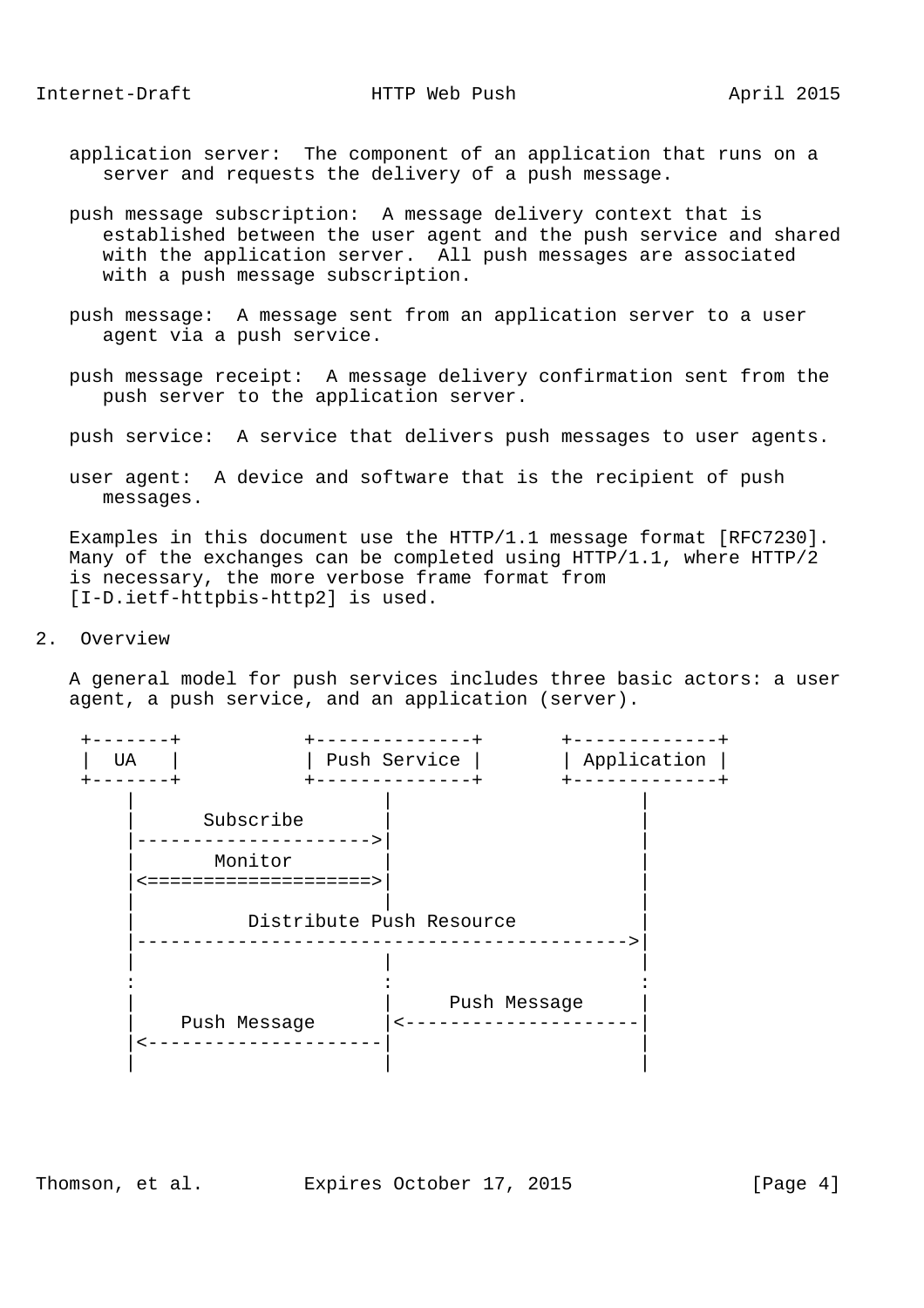At the very beginning of the process, a new message subscription is created by the user agent and then distributed to its application server. This subscription is the basis of all future interactions between the actors.

 To offer more control for authorization, a message subscription is modeled as two resources with different capabilities:

- o A subscription resource is used to receive messages from a subscription and to delete a subscription. It is private to the user agent.
- o A push resource is used to send messages to a subscription. It is public and shared by the user agent with its application server.

 It is expected that a unique subscription will be distributed to each application; however, there are no inherent cardinality constraints in the protocol. Multiple subscriptions might be created for the same application, or multiple applications could use the same subscription. Note however that sharing subscriptions has security and privacy implications.

 Subscriptions have a limited lifetime. They can also be terminated by either the push service or user agent at any time. User agents and application servers must be prepared to manage changes in subscription state.

2.1. HTTP Resources

 This protocol uses HTTP resources [RFC7230] and link relations [RFC5988]. The following resources are defined:

- push service: This resource is used to create push message subscriptions (see Section 3). A URL for the push service is configured into user agents.
- push message subscription: This resource provides read and delete access for a message subscription. A user agent receives push messages (Section 6) using a push message subscription. Every push message subscription has exactly one push resource associated with it.
- push: A push resource is used by the application server to request the delivery of a push message (see Section 5). A link relation of type "urn:ietf:params:push" is used to identify a push resource.

Thomson, et al. Expires October 17, 2015 [Page 5]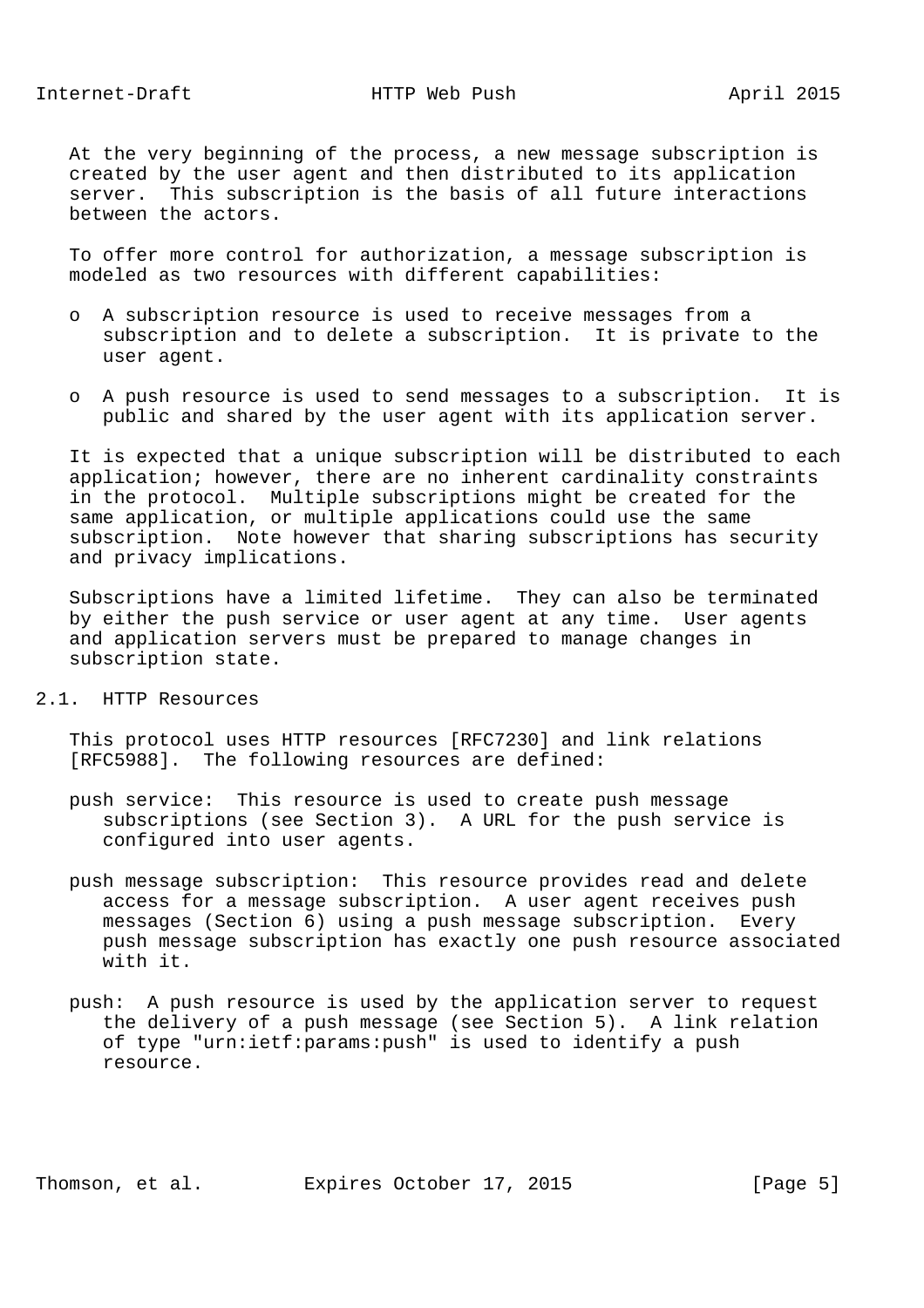- push message: A push message resource is created to identify push messages that have been accepted by the push service. The push message resource is also used to acknowledge receipt of a push message.
- receipt subscribe: A receipt subscribe resource is used by an application server to create a receipt subscription (see Section 4). A link relation of type "urn:ietf:params:push:receipt" is used to identity a receipt subscribe resource.
- receipt subscription: An application server receives delivery confirmations (Section 5.1) for push messages using a receipt subscription.
- 3. Subscribing for Push Messages

 A user agent sends a POST request to its configured push service resource to create a new subscription.

 POST /subscribe/ HTTP/1.1 Host: push.example.net

 A response with a 201 (Created) status code includes a URI for a new push message subscription resource in the Location header field.

 The push server MUST provide a URI for the push resource corresponding to the push message subscription using a link relation of type "urn:ietf:params:push".

 The push server MUST provide a URI for a receipt subscribe resource in a link relation of type "urn:ietf:params:push:receipt".

 An application-specific method is used to distribute the push and receipt subscribe URIs to the application server. Confidentiality protection and application server authentication MUST be used to ensure that these URIs are not disclosed to unauthorized recipients (see Section 8.3).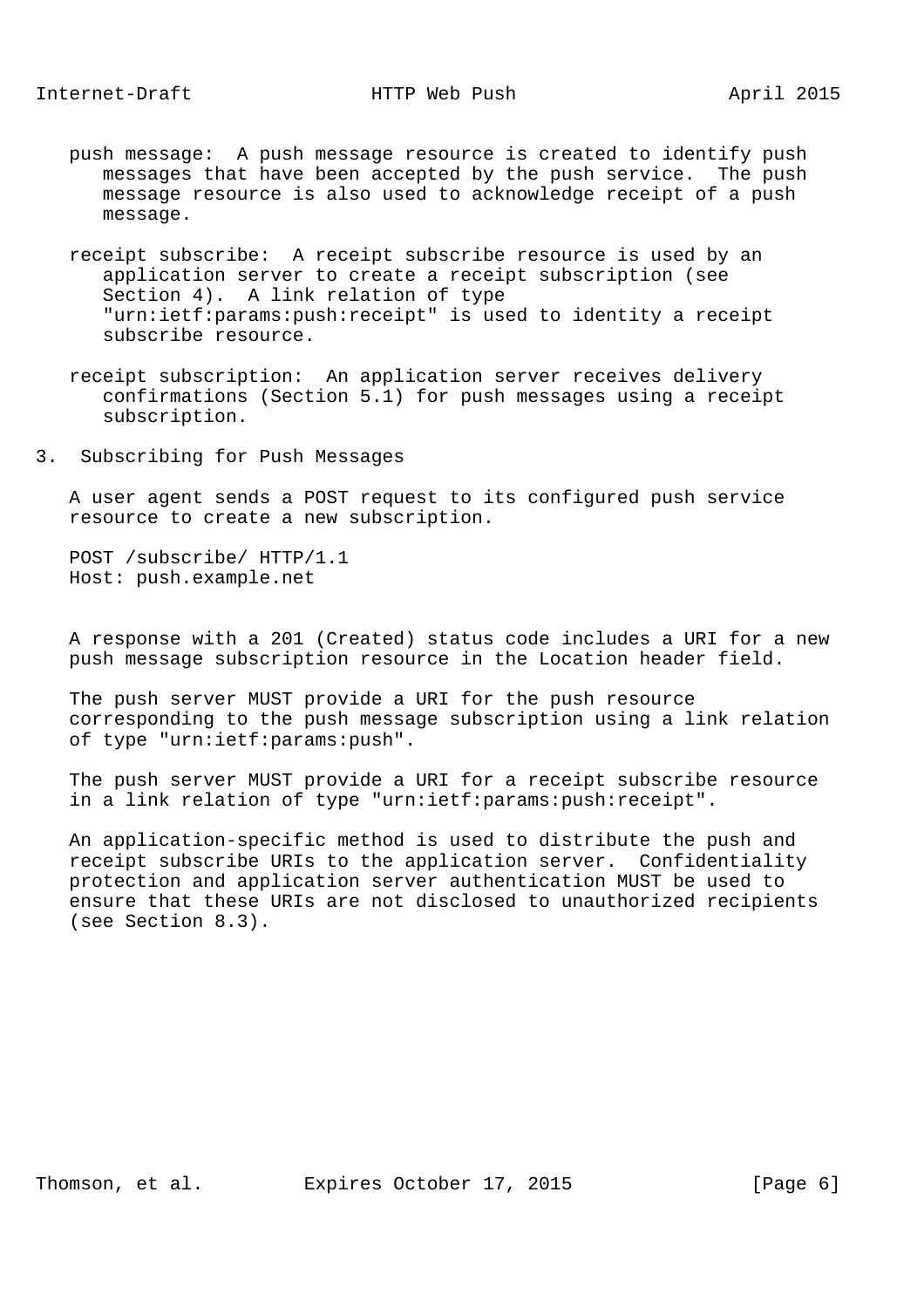HTTP/1.1 201 Created Date: Thu, 11 Dec 2014 23:56:52 GMT Link: </p/JzLQ3raZJfFBR0aqvOMsLrt54w4rJUsV>; rel="urn:ietf:params:push" Link: </receipts/xjTG79I3VuptNWS0DsFu4ihT97aE6UQJ>; rel="urn:ietf:params:push:receipt" Location: https://push.example.net/s/LBhhw0OohO-Wl4Oi971UGsB7sdQGUibx Cache-Control: max-age:864000, private

## 4. Subscribing for Push Message Receipts

 An application server requests the creation of a receipt subscription by sending a HTTP POST request to the receipt subscribe resource distributed to the application server by a user agent.

 POST /receipts/xjTG79I3VuptNWS0DsFu4ihT97aE6UQJ HTTP/1.1 Host: push.example.net

 A successful response with a 201 (Created) status code includes a URI for the receipt subscription resource in the Location header field.

 HTTP/1.1 201 Created Date: Thu, 11 Dec 2014 23:56:52 GMT Location: https://push.example.net/r/3ZtI4YVNBnUUZhuoChl6omUvG4ZM9mpN

 A push service SHOULD provide the same receipt subscribe URI to user agents. An application MAY reuse a receipt subscription resource with a push message request if the receipt subscribe URI provided with the push resource is identical to the one used to create the receipt subscription.

5. Requesting Push Message Delivery

 An application server requests the delivery of a push message by sending a HTTP request to a push resource distributed to the application server by a user agent. The push message is included in the body of the request.

Thomson, et al. Expires October 17, 2015 [Page 7]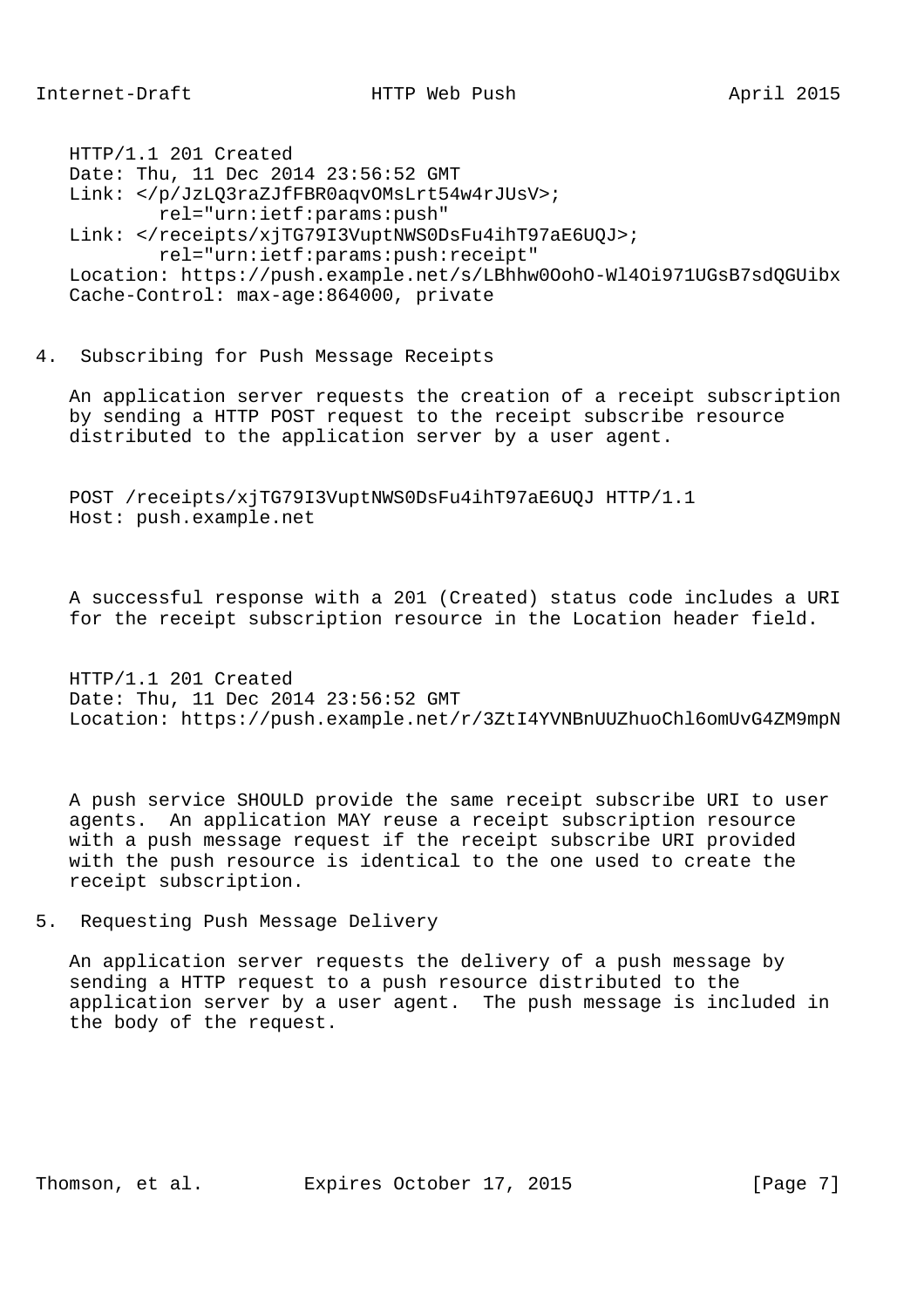POST /p/LBhhw0OohO-Wl4Oi971UGsB7sdQGUibx HTTP/1.1 Host: push.example.net Content-Type: text/plain;charset=utf8 Content-Length: 36

iChYuI3jMzt3ir20P8r\_jgRR-dSuN182x7iB

 A 201 (Created) response indicates that the push message was accepted. A URI for the push message resource that was created in response to the request is included in the Location header field. This does not indicate that the message was delivered to the user agent.

 HTTP/1.1 201 Created Date: Thu, 11 Dec 2014 23:56:55 GMT Location: https://push.example.net/d/qDIYHNcfAIPP\_5ITvURr-d6BGtYnTRnk

 A push service MAY generate a 413 (Payload Too Large) status code in response to requests that include an entity body that is too large. Push services MUST NOT generate a 413 status code in responses to an entity body that is 4k (4096 bytes) or less in size.

5.1. Requesting Push Message Receipts

 An application server can use the Push-Receipt header field to request a confirmation from the push server when a push message is delivered and acknowledged by the user agent. The Push-Receipt header field is a URI-Reference as defined in Section 2.7 of [RFC7230].

Push-Receipt = URI-reference

 The application sets the Push-Receipt header field value to a receipt subscription URI. This receipt subscription resource MUST be created from the same receipt subscribe resource which was returned with the push message subscription response (see Section 3).

5.2. Push Message Time-To-Live

 A push service can improve the reliability of push message delivery considerably by storing push messages for a period. User agents are often only intermittently connected, and so benefit from having short term message storage at the push service.

Thomson, et al. Expires October 17, 2015 [Page 8]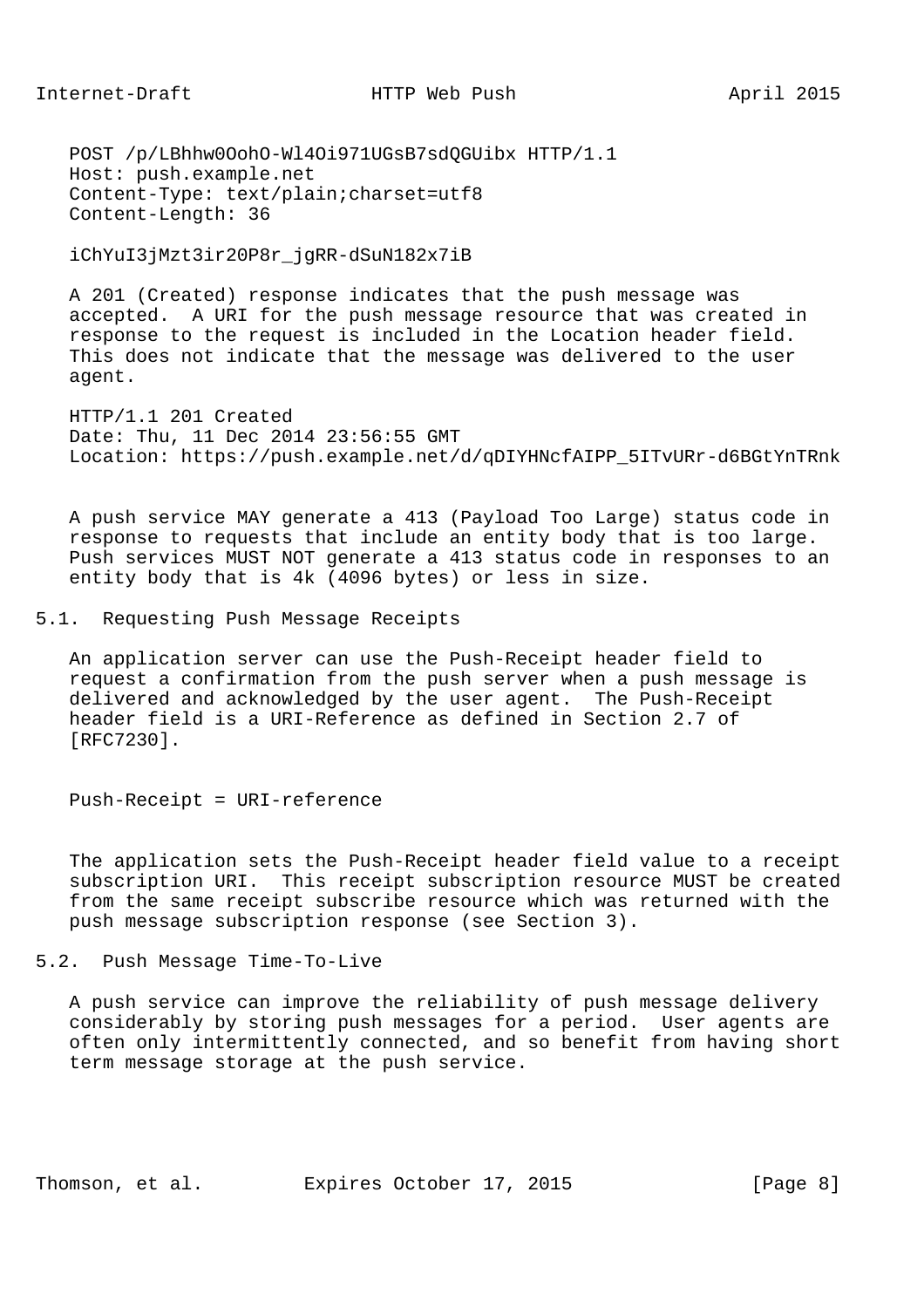Delaying delivery might also be used to batch communication with the user agent, thereby conserving radio resources.

 Some push messages are not useful once a certain period of time elapses. Delivery of messages after they have ceased to be relevant is wasteful. For example, if the push message contains a call notification, receiving a message after the caller has abandoned the call is of no value; the application at the user agent is forced to suppress the message so that it does not generate a useless alert.

 An application server can use the TTL header field to limit the time that a push message is retained by a push service. The TTL header field contains a value in seconds that describes how long a push message is retained by the push service.

 $TTL = 1*DTGTT$ 

 Once the Time-To-Live (TTL) period elapses, the push service MUST remove the push message and cease any attempt to deliver it to the user agent. A push service might retain values for a short duration after the TTL period to account for time accounting errors in processing. For instance, distributing a push message within a server cluster might accrue errors due to clock variation, or processing and transit delays.

 A push service is not obligated to account for time spent by the application server in sending a push message to the push service, or delays incurred while sending a push message to the user agent. An application server needs to account for transit delays in selecting a TTL header field value.

 Absence of the TTL header field is interpreted as equivalent to a zero value. Push messages with a zero TTL indicate that storage is not needed and that the message can be dropped if the user agent isn't immediately available to receive the message. Push messages with a zero TTL can be delivered very efficiently.

 A push service MAY choose to retain a push message for a shorter duration than that requested. It indicates this by including a TTL header field in the response that includes the actual TTL. This TTL value MUST be less than or equal to the value provided by the application server.

6. Receiving Push Messages

 A user agent requests the delivery of new push messages by making a GET request to a push message subscription resource. The push service does not respond to this request, it instead uses HTTP/2

Thomson, et al. Expires October 17, 2015 [Page 9]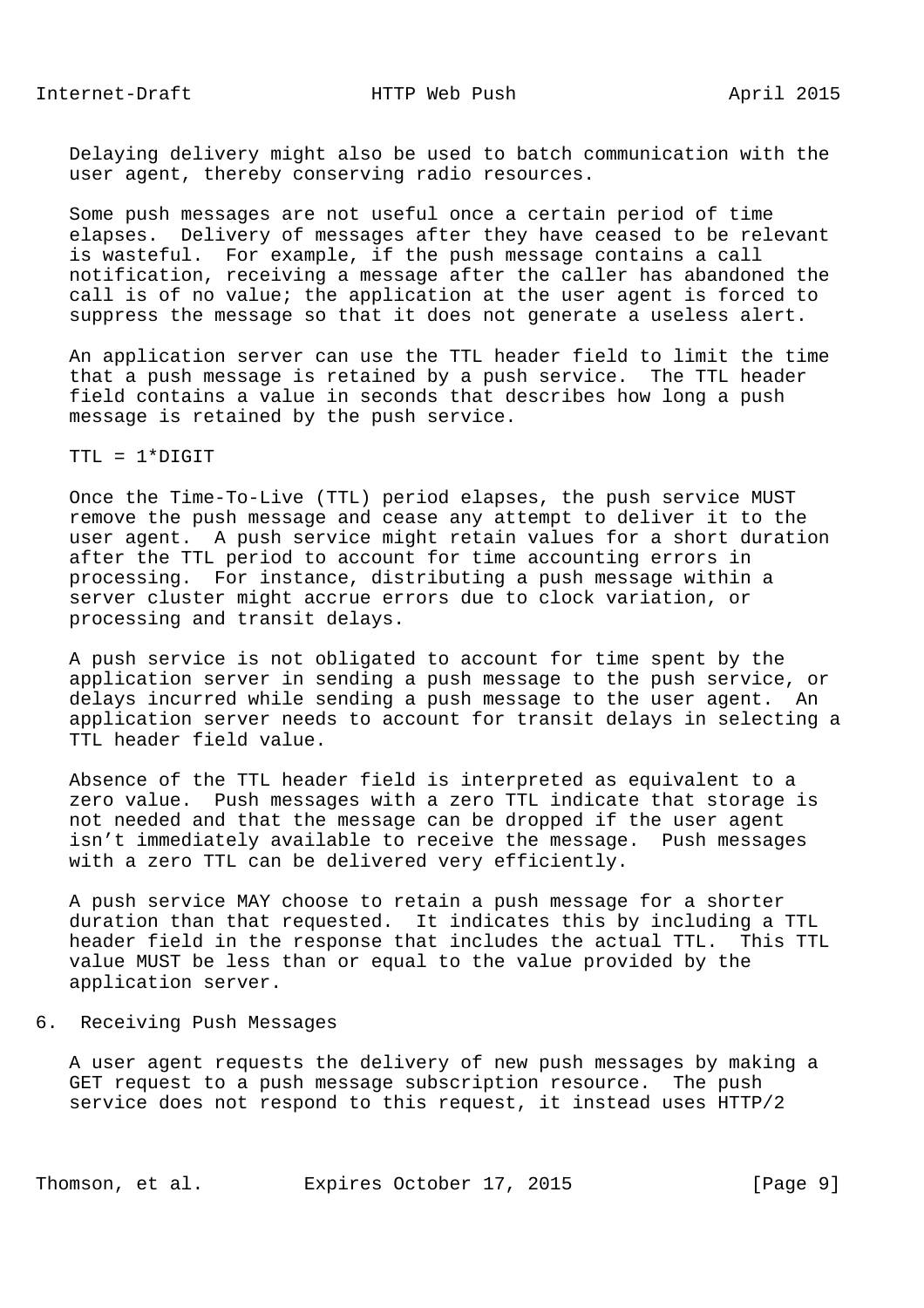server push [I-D.ietf-httpbis-http2] to send the contents of push messages as they are sent by application servers.

 Each push message is pushed in response to a synthesized GET request. The GET request is made to the push message resource that was created by the push server when the application server requested message delivery. The response body is the entity body from the most recent request sent to the push resource.

The following example request is made over HTTP/2.

| HEADERS    | [stream 7] +END STREAM +END HEADERS     |
|------------|-----------------------------------------|
| :method:   | $=$ GET                                 |
| :path      | $=$ /s/LBhhw0OohO-W14Oi971UGsB7sdQGUibx |
| :authority | = push.example.net                      |

 The push service permits the request to remain outstanding. When a push message is sent by an application server, a server push is associated with the initial request. The response includes the push message.

|            | PUSH PROMISE [stream 7; promised stream 4] +END HEADERS |
|------------|---------------------------------------------------------|
| :method    | $=$ GET                                                 |
| :path      | $=$ /d/qDIYHNcfAIPP 5ITvURr-d6BGtYnTRnk                 |
| :authority | = push.example.net                                      |
|            |                                                         |

HEADERS [stream 4] +END HEADERS  $:$ status = 200  $date = Thu, 11 Dec 2014 23:56:56 GMT$  $last-modified = Thu, 11 Dec 2014 23:56:55 GMT$  cache-control = private  $content-type = text/plainicharset=utf8$ content-length = 36

DATA [stream 4] +END STREAM iChYuI3jMzt3ir20P8r\_jgRR-dSuN182x7iB

 A user agent can request the contents of the push message subscription resource immediately by including a Prefer header field [RFC7240] with a "wait" parameter set to "0". In response to this request, the push service SHOULD return link references to the push and receipt subscribe resources, plus expiration information. In response to this request, the push server MUST generate a server push for all push messages that have not yet been delivered.

 A 204 (No Content) status code with no associated server pushes indicates that no messages are presently available. This could be because push messages have expired.

Thomson, et al. Expires October 17, 2015 [Page 10]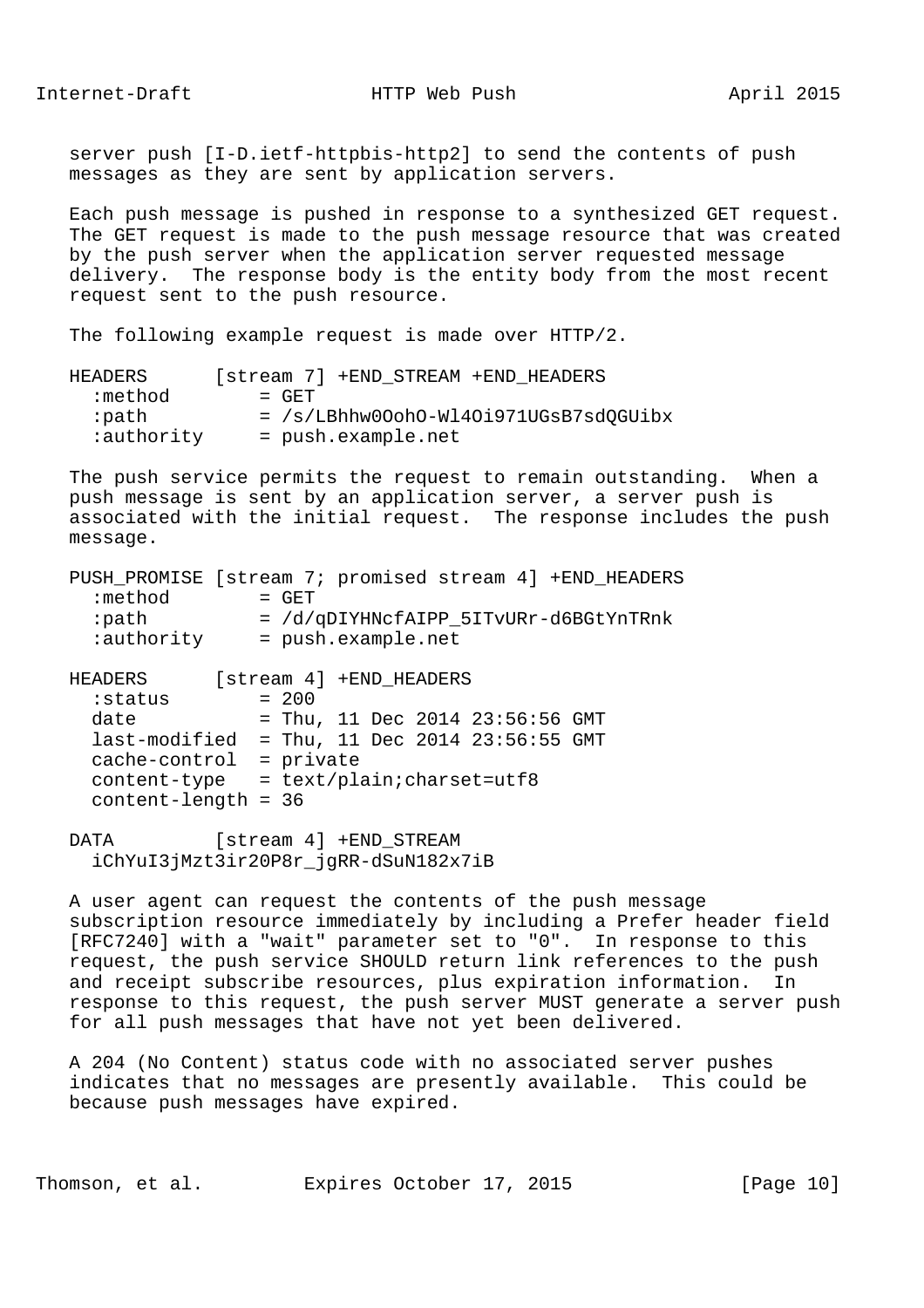# 6.1. Acknowledging Push Messages

 To ensure that a push message is properly delivered to the user agent at least once, the user agent MUST acknowledge receipt of the message by performing a HTTP DELETE on the push message resource.

 DELETE /d/qDIYHNcfAIPP\_5ITvURr-d6BGtYnTRnk HTTP/1.1 Host: push.example.net

 If the application has requested a delivery receipt, the push server MUST deliver a response to the application server monitoring the receipt subscription resource.

## 6.2. Receiving Push Message Receipts

 The application server requests the delivery of receipts from the push server by making a HTTP GET request to the receipt subscription resource. The push service does not respond to this request, it instead uses HTTP/2 server push [I-D.ietf-httpbis-http2] to send push receipts when messages are acknowledged (Section 6.1) by the user agent.

 Each receipt is pushed in response to a synthesized GET request. The GET request is made to the same push message resource that was created by the push server when the application server requested message delivery. A successful response includes a 410 (GONE) status code with no data.

The following example request is made over HTTP/2.

| HEADERS             | [stream 13] +END STREAM +END HEADERS                          |
|---------------------|---------------------------------------------------------------|
| :method             | $=$ GET                                                       |
| :path<br>:authority | $=$ /r/3ZtI4YVNBnUUZhuoChl6omUvG4ZM9mpN<br>= push.example.net |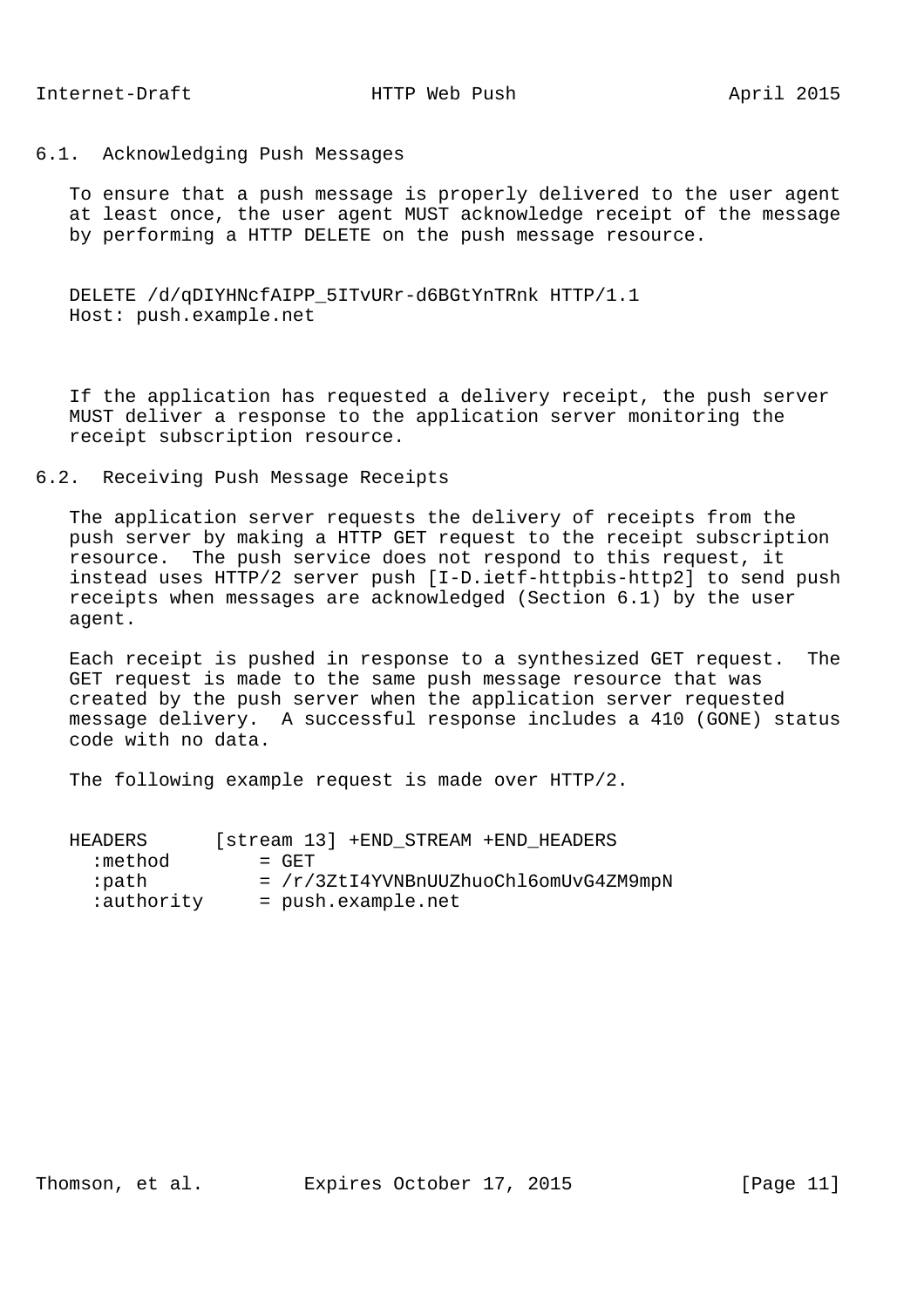The push service permits the request to remain outstanding. When the user agent acknowledges the message, the push server pushes a delivery receipt to the application server. A 410 (Gone) status code confirms that the message was delivered and acknowledged.

| :method             | PUSH_PROMISE [stream 13; promised stream 82] +END_HEADERS<br>$=$ GET |
|---------------------|----------------------------------------------------------------------|
| ∶path<br>:authority | = /d/qDIYHNcfAIPP 5ITvURr-d6BGtYnTRnk<br>= push.example.net          |
| HEADERS             | [stream 4] +END STREAM<br>+END HEADERS                               |
| ∶status<br>date     | $= 410$<br>= Thu, 11 Dec 2014 23:56:56 GMT                           |

 The push server MUST push a response with a status code of 5XX (TBD) if the user agent fails to acknowledge the receipt of the push message or the push server fails to deliver the message prior to its expiration.

7. Operational Considerations

 A push service is likely to have to maintain a very large number of open TCP connections. Effective management of those connections can depend on being able to move connections between server instances.

7.1. Load Management

 A user agent MUST support the 307 (Temporary Redirect) status code [RFC7231], which can be used by a push service to redistribute load at the time that a new subscription is requested.

 A server that wishes to redistribute load can do so using alternative services [I-D.ietf-httpbis-alt-svc]. Alternative services allows for redistribution of load whilst maintaining the same URIs for various resources. User agents can ensure a graceful transition by using the GOAWAY frame once it has established a replacement connection.

7.2. Push Message Expiration

 Storage of push messages based on the TTL header field comprises a potentially significant amount of storage for a push service. A push service is not obligated to store messages indefinitely. A push service is able to indicate how long it intends to retain a message

Thomson, et al. Expires October 17, 2015 [Page 12]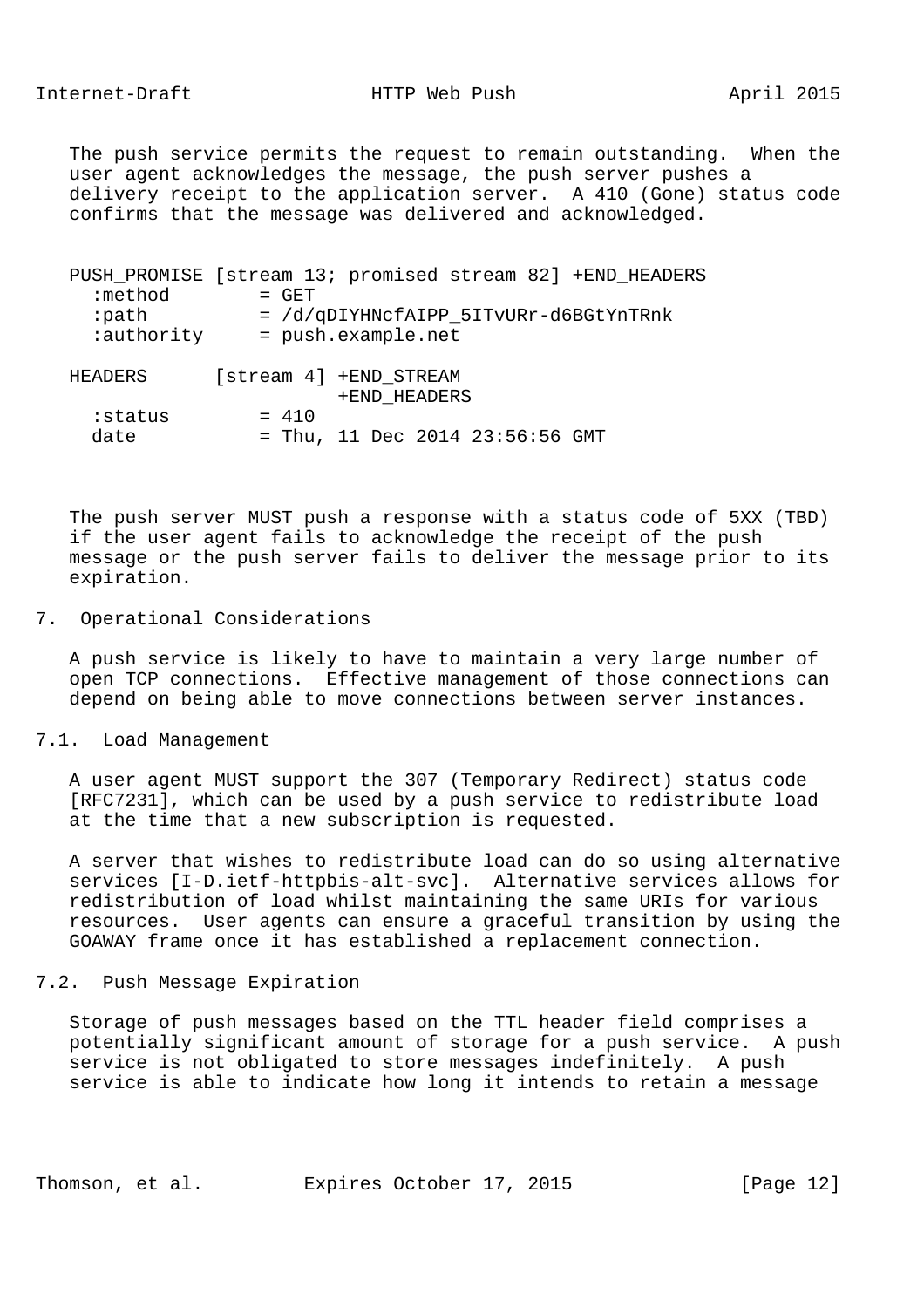to an application server using the TTL header field (see Section 5.2).

 A user agent that does not actively monitor for push messages will not receive messages that expire during that interval.

 Push messages that are stored and not delivered to a user agent are delivered when the user agent recommences monitoring. Stored push messages SHOULD include a Last-Modified header field (see Section 2.2 of [RFC7232]) indicating when delivery was requested by an application server.

 A GET request to a push message subscription resource that has only expired messages results in response as though no push message were ever sent.

 Push services might need to limit the size and number of stored push messages to avoid overloading. In addition to using the 413 (Payload Too Large) status code for too large push messages, a push service MAY expire push messages prior to any advertised expiration time. A push service can reduce the impact push message retention by reducing the time-to-live of push messages.

7.3. Subscription Expiration

 In some cases, it may be necessary to terminate subscriptions so that they can be refreshed. This applies to both push message subscriptions and receipt subscriptions.

 A push service might choose to set a fixed expiration time. If a resource has a known expiration time, expiration information is included in responses to requests that create the resource, or in requests that retrieve a representation of the resource.

 Expiration is indicated using either the Expires header field, or by setting a "max-age" parameter on a Cache-Control header field (see [RFC7234]). The Cache-Control header field MUST also include the "private" directive.

 A push service can remove a subscription at any time. If a user agent or application server has an outstanding request to a subscription resource (see Section 6), this can be signaled by returning a 400-series status code, such as 410 (Gone).

 A user agent or application server can request that a subscription be removed by sending a DELETE request to the push message subscription or receipt subscription URI.

Thomson, et al. Expires October 17, 2015 [Page 13]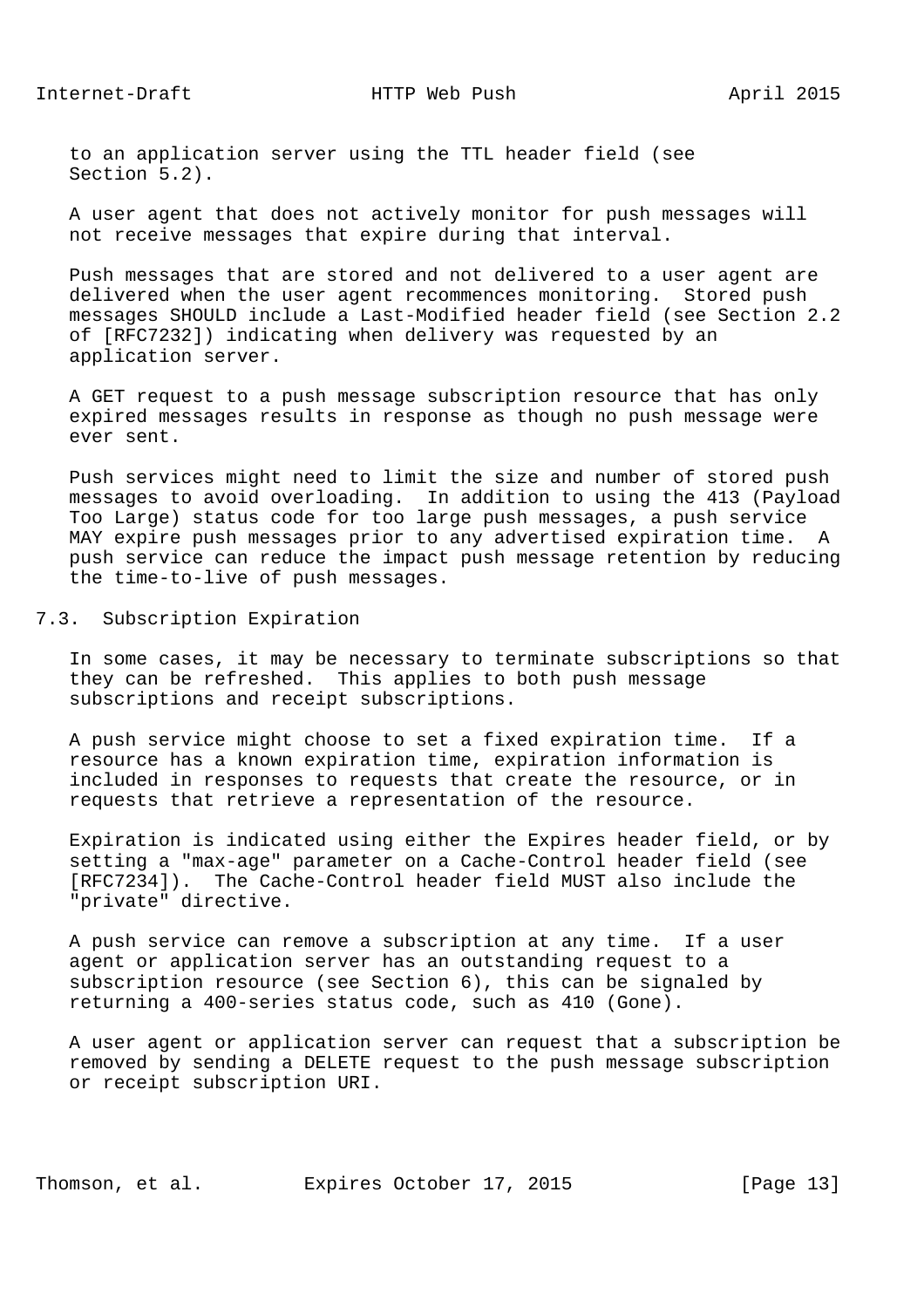A push service MUST return a 400-series status code, such as 404 (Not Found) or 410 (Gone) if an application server attempts to send a push message to a removed or expired push message subscription.

# 7.4. Implications for Application Reliability

 A push server that does not support reliable delivery over intermittent network connections or failing applications on devices, forces the device to acknowledge receipt directly to the application server, incurring additional power drain in order to establish (usually secure) connections to the individual application servers.

 Push message reliability can be important if messages contain information critical to the state of an application. Repairing state can be costly, particularly for devices with limited communications capacity. Knowing that a push message has been correctly received avoids costly retransmissions, polling and state resynchronization.

 The availability of push message delivery receipts ensures that the application developer is not tempted to create alternative mechanisms for message delivery in case the push service fails to deliver a critical message. Setting up a polling mechanism or a backup messaging channel in order to compensate for these shortcomings negates almost all of the advantages a push service provides.

 However, reliability might not be necessary for messages that are transient (e.g. an incoming call) or messages that are quickly superceded (e.g. the current number of unread emails).

# 8. Security Considerations

 This protocol MUST use HTTP over TLS [RFC2818]. This includes any communications between user agent and push service, plus communications between the application and the push service. All URIs therefore use the "https" scheme. This provides confidentiality and integrity protection for subscriptions and push messages from external parties.

### 8.1. Confidentiality from Push Service Access

 The protection afforded by TLS does not protect content from the push service. Without additional safeguards, a push service is able to see and modify the content of the messages.

 Applications are able to provide additional confidentiality, integrity or authentication mechanisms within the push message itself. The application server sending the push message and the application on the user agent that receives it are frequently just

Thomson, et al. Expires October 17, 2015 [Page 14]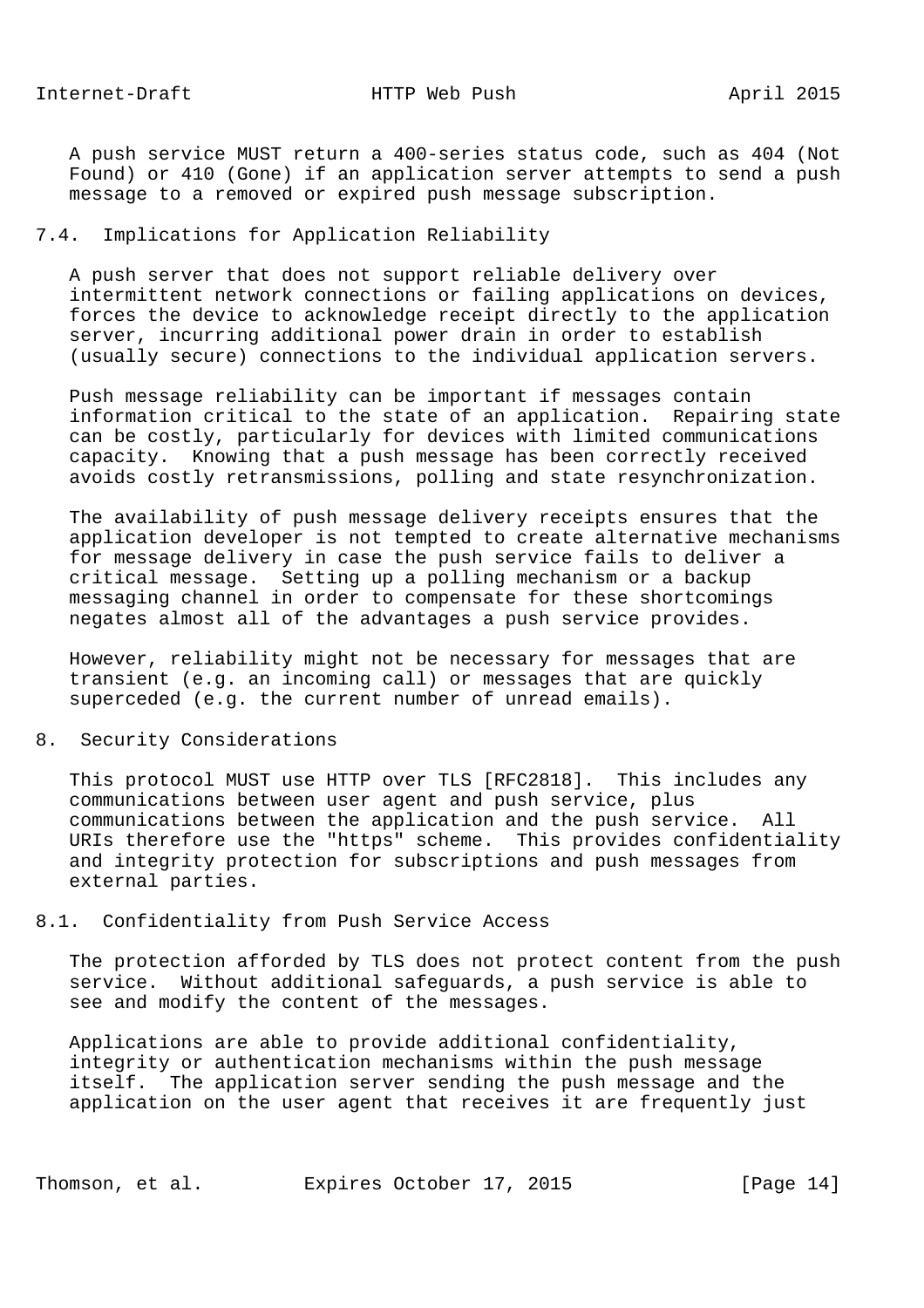different instances of the same application, so no standardized protocol is needed to establish a proper security context. The process of providing the application server with subscription information provides a convenient medium for key agreement.

 The Web Push API codifies this practice by requiring that each push subscription created by the browser be bound to a browser generated encryption key. Pushed messages are authenticated and decrypted by the browser before delivery to applications. This scheme ensures that the push service is unable to examine the contents of push messages.

 The public key for a subscription ensures that applications using that subscription can identify messages from unknown sources and discard them. This depends on the public key only being disclosed to entities that are authorized to send messages on the channel. The push server does not require access to this public key.

# 8.2. Privacy Considerations

 Push message confidentiality does not ensure that the identity of who is communicating and when they are communicating is protected. However, the amount of information that is exposed can be limited.

 The URIs provided for push resources MUST NOT provide any basis to correlate communications for a given user agent. It MUST NOT be possible to correlate any two push resource URIs based solely on their contents. This allows a user agent to control correlation across different applications, or over time.

 Similarly, the URIs provided by the push service to identify a push message MUST NOT provide any information that allows for correlation across subscriptions. Push message URIs for the same subscription MAY contain information that would allow correlation with the associated subscription or other push messages for that subscription.

 User and device information MUST NOT be exposed through a push or push message URI.

 In addition, push URIs established by the same user agent or push message URIs for the same subscription MUST NOT include any information that allows them to be correlated with the user agent.

 Note: This need not be perfect as long as the resulting anonymity set (see [RFC6973], Section 6.1.1) is sufficiently large. A push URI necessarily identifies a push service or a single server instance. It is also possible that traffic analysis could be used to correlate subscriptions.

Thomson, et al. Expires October 17, 2015 [Page 15]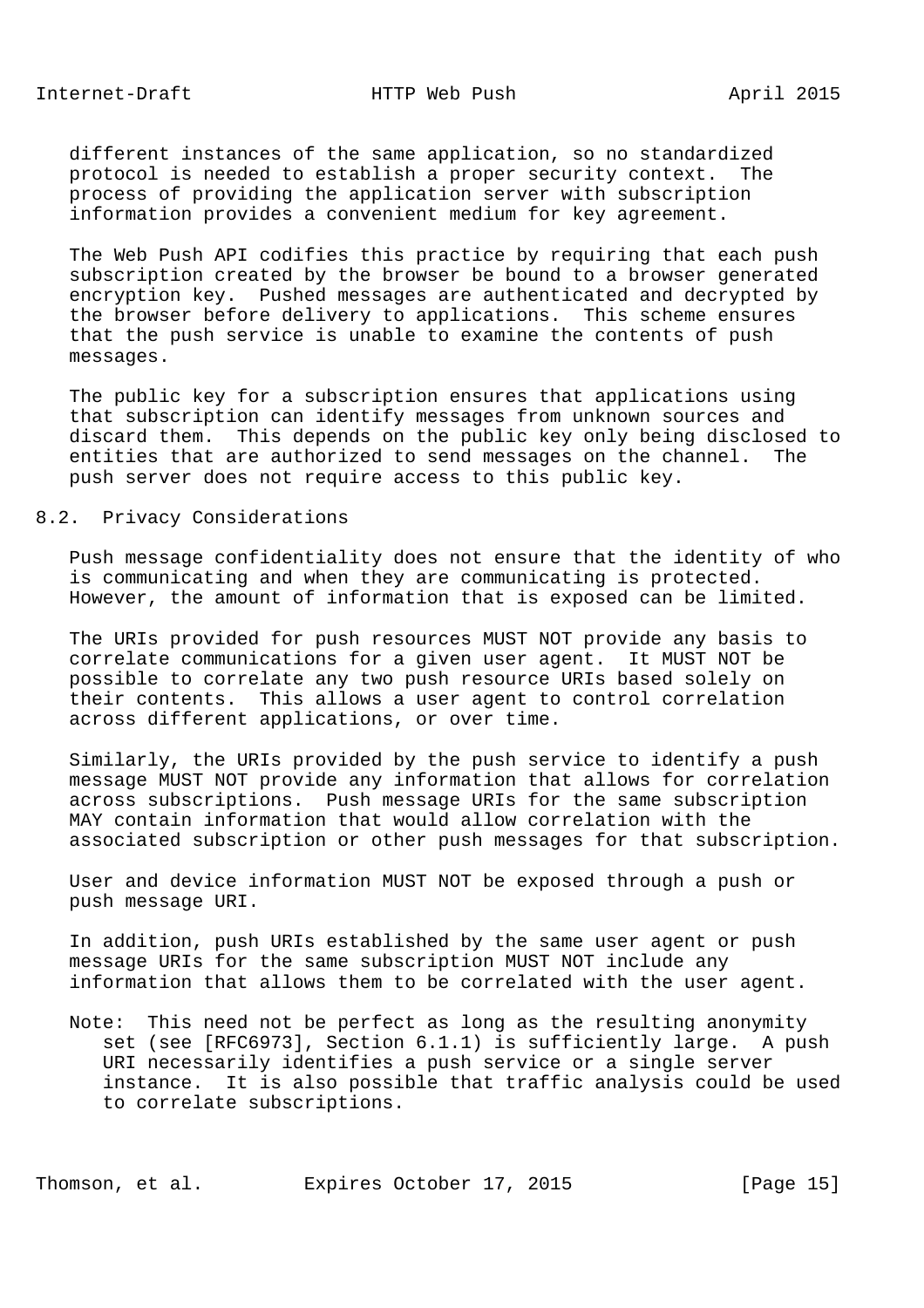A user agent MUST be able to create new subscriptions with new identifiers at any time.

# 8.3. Authorization

 This protocol does not define how a push service establishes whether a user agent is permitted to create a subscription, or whether push messages can be delivered to the user agent. A push service MAY choose to authorize requests based on any HTTP-compatible authorization method available, of which there are numerous options. The authorization process and any associated credentials are expected to be configured in the user agent along with the URI for the push service.

 Authorization is managed using capability URLs for the push message subscription, push, and receipt subscription resources (see [CAP-URI]). A capability URL grants access to a resource based solely on knowledge of the URL.

 Capability URLs are used for their "easy onward sharing" and "easy client API" properties. These make it possible to avoid relying on relationships between push services and application servers, with the protocols necessary to build and support those relationships.

 Capability URLs act as bearer tokens. Knowledge of a push message subscription URI implies authorization to either receive push messages or delete the subscription. Knowledge of a push URI implies authorization to send push messages. Knowledge of a push message URI allows for reading and acknowledging that specific message. Knowledge of a receipt subscription URI implies authorization to receive push receipts. Knowledge of a receipt subscribe URI implies authorization to create subscriptions for receipts.

 Note that the same receipt subscribe URI could be returned for multiple push message subscriptions. Using the same value for a large number of subscriptions allows application servers to reuse receipt subscriptions, which can provide a significant efficiency advantage. A push service that uses a common receipt subscribe URI loses control over the creation of receipt subscriptions. This can result in a potential exposure to denial of service; stateless resource creation can be used to mitigate the effects of this exposure.

 Encoding a large amount of random entropy (at least 120 bits) in the path component ensures that it is difficult to successfully guess a valid capability URL.

Thomson, et al. Expires October 17, 2015 [Page 16]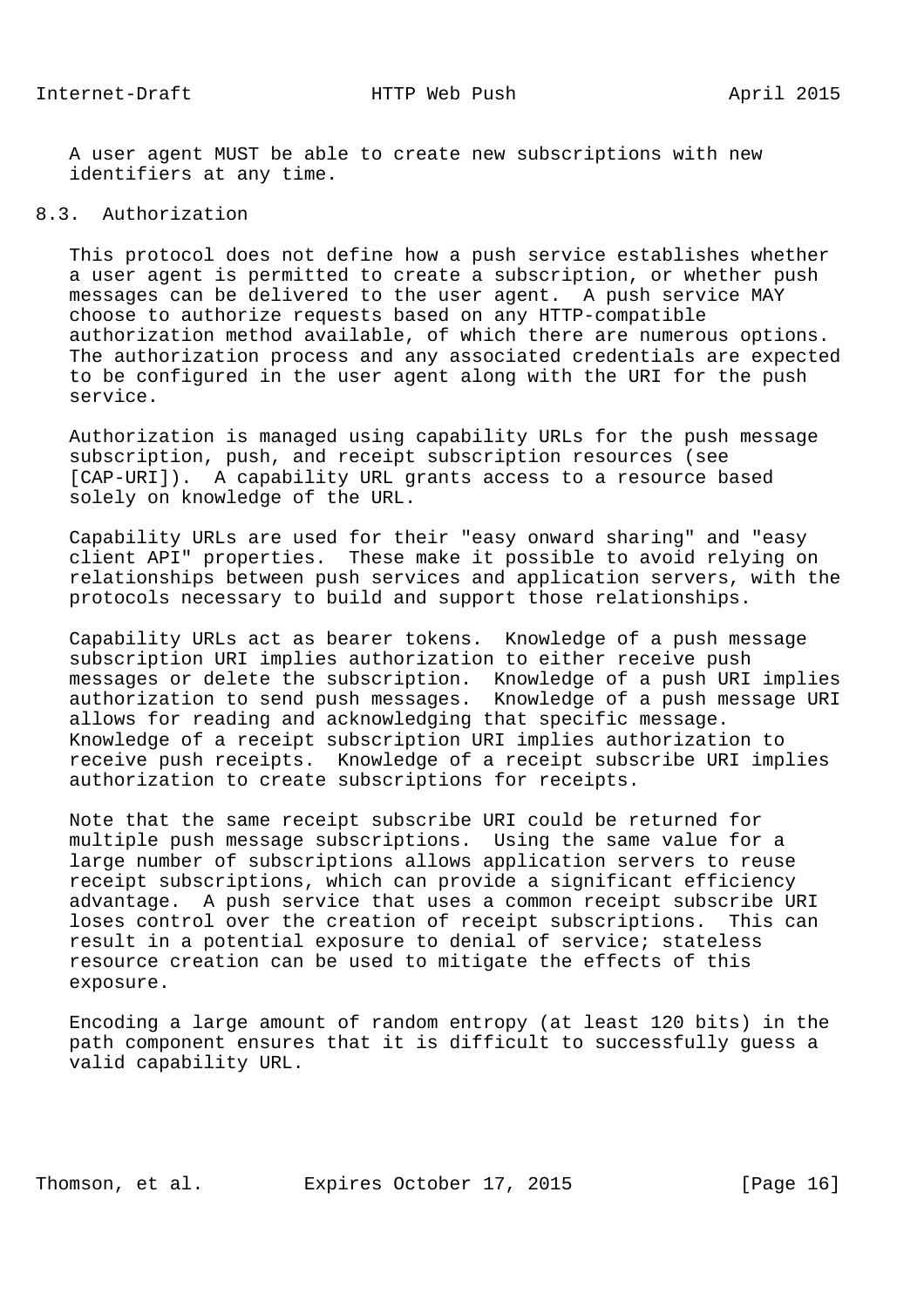# 8.4. Denial of Service Considerations

 Discarding unwanted messages at the user agent based on message authentication doesn't protect against a denial of service attack on the user agent. Even a relatively small volume of push messages can cause battery-powered devices to exhaust power reserves.

 An application can limit where valid push messages can originate by limiting the distribution of push URIs to authorized entities. Ensuring that push URIs are hard to guess ensures that only application servers that have been given a push URI can use it.

 A malicious application with a valid push URI could use the greater resources of a push service to mount a denial of service attack on a user agent. Push services SHOULD limit the rate at which push messages are sent to individual user agents. A push service or user agent MAY terminate subscriptions (Section 7.3) that receive too many push messages.

 End-to-end confidentiality mechanisms, such as those in [API], prevent an entity with a valid push message subscription URI from learning the contents of push messages. Push messages that are not successfully authenticated will not be delivered by the API, but this can present a denial of service risk.

 Conversely, a push service is also able to deny service to user agents. Intentional failure to deliver messages is difficult to distinguish from faults, which might occur due to transient network errors, interruptions in user agent availability, or genuine service outages.

## 8.5. Logging Risks

 Server request logs can reveal subscription-related URIs. Acquiring a push message subscription URI enables the receipt of messages or deletion of the subscription. Acquiring a push URI permits the sending of push messages. Logging could also reveal relationships between different subscription-related URIs for the same user agent. Encrypted message contents are not revealed to the push service.

 Limitations on log retention and strong access control mechanisms can ensure that URIs are not learned by unauthorized entities.

# 9. IANA Considerations

 This protocol defines new HTTP header fields in Section 9.1. New link relation types are identified using the URNs defined in Section 9.2.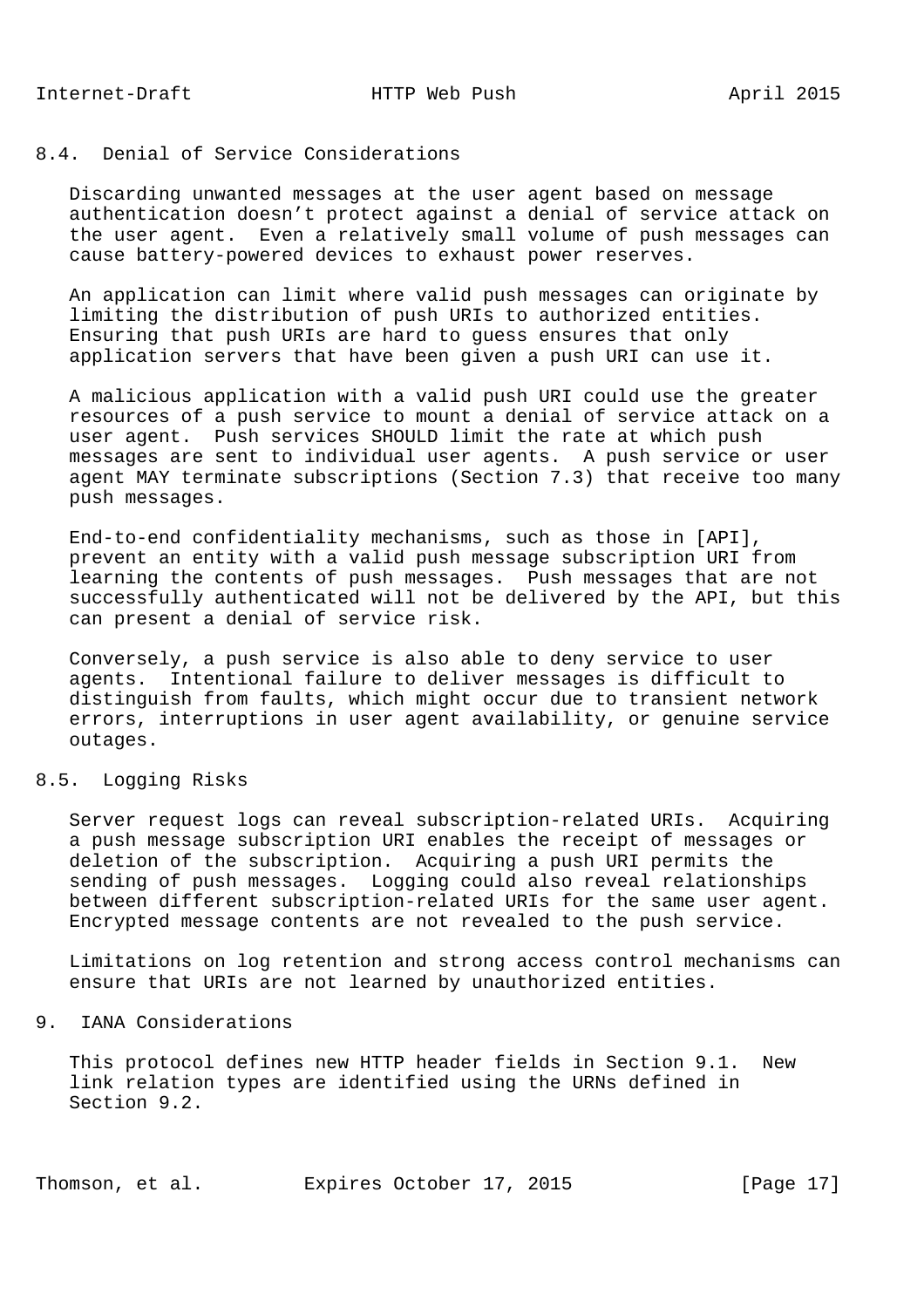9.1. Header Field Registrations

 HTTP header fields are registered within the "Message Headers" registry maintained at [1].

 This document defines the following HTTP header fields, so their associated registry entries shall be added according to the permanent registrations below (see [RFC3864]):

| Header Field Name | Protocol   Status |          | Reference   |
|-------------------|-------------------|----------|-------------|
| TTT.              | http              | standard | Section 5.2 |
| Push-Receipt      | http              | standard | Section 5.1 |

 The change controller is: "IETF (iesg@ietf.org) - Internet Engineering Task Force".

9.2. Link Relation URNs

 This document registers URNs for use in identifying link relation types. These are added to a new "Web Push Identifiers" registry according to the procedures in Section 4 of [RFC3553]; the corresponding "push" sub-namespace is entered in the "IETF URN Sub namespace for Registered Protocol Parameter Identifiers" registry.

 The "Web Push Identifiers" registry operates under the IETF Review policy [RFC5226].

Registry name: Web Push Identifiers

URN Prefix: urn:ietf:params:push

Specification: (this document)

- Repository: [Editor/IANA note: please include a link to the final registry location.]
- Index value: Values in this registry are URNs or URN prefixes that start with the prefix "urn:ietf:params:push". Each is registered independently.

 New registrations in the "Web Push Identifiers" are encouraged to include the following information:

URN: A complete URN or URN prefix.

Thomson, et al. Expires October 17, 2015 [Page 18]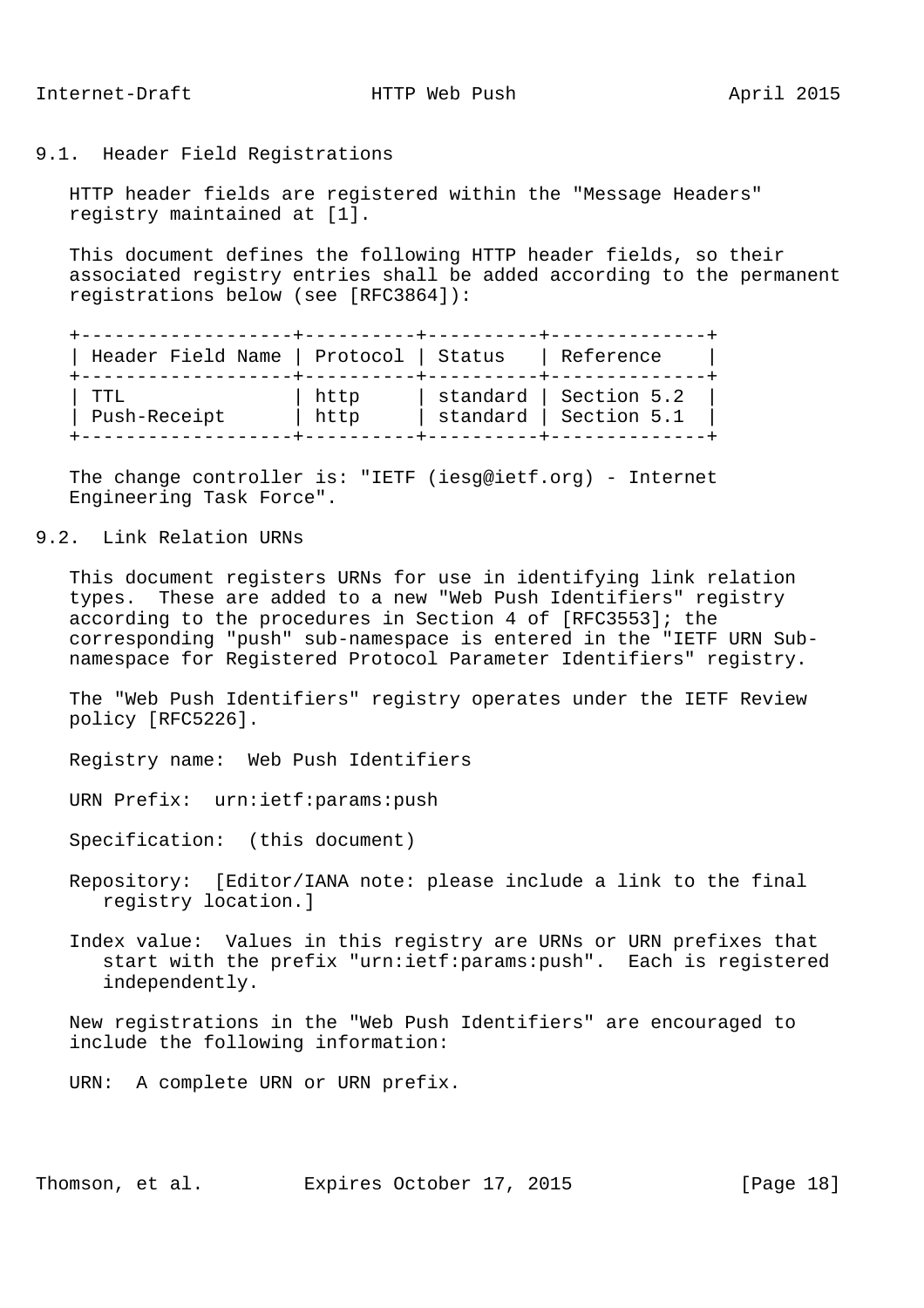Description: A summary description.

 Specification: A reference to a specification describing the semantics of the URN or URN prefix.

Contact: Email for the person or group making the registration.

 Index value: As described in [RFC3553], URN prefixes that are registered include a description of how the URN is constructed. This is not applicable for specific URNs.

 These values are entered as the initial content of the "Web Push Identifiers" registry.

URN: urn:ietf:params:push

 Description: This link relation type is used to identify a resource for sending push messages.

Specification: (this document)

Contact: The Web Push WG (webpush@ietf.org)

URN: urn:ietf:params:push:receipt

 Description: This link relation type is used to identify a resource for creating new push message receipt subscriptions.

Specification: (this document)

Contact: The Web Push WG (webpush@ietf.org)

10. Acknowledgements

 Significant technical input to this document has been provided by Costin Manolache, Robert Sparks, Mark Nottingham, Matthew Kaufman and many others.

11. References

11.1. Normative References

 [CAP-URI] Tennison, J., "Good Practices for Capability URLs", FPWD capability-urls, February 2014, <http://www.w3.org/TR/capability-urls/>.

Thomson, et al. Expires October 17, 2015 [Page 19]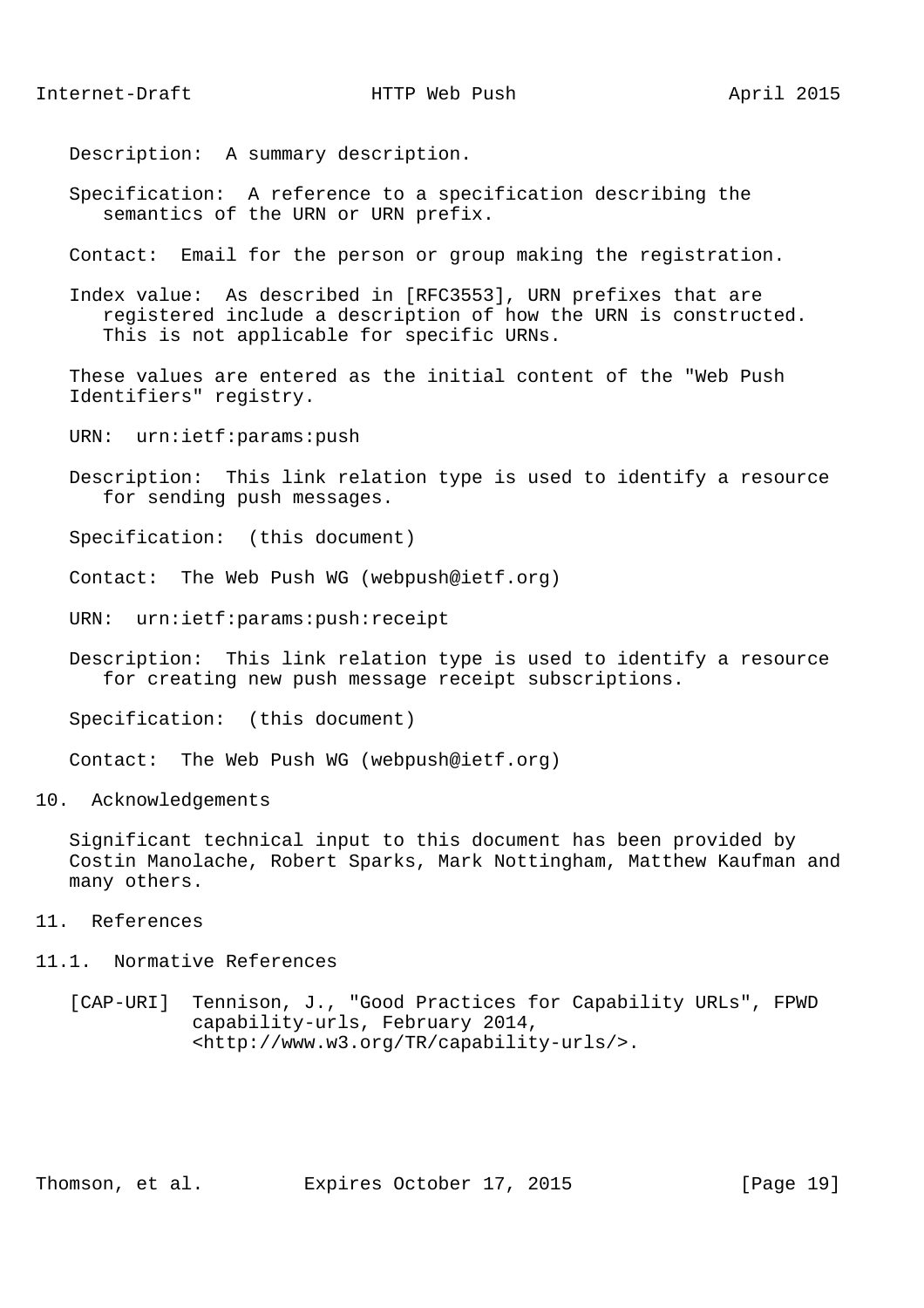- [I-D.ietf-httpbis-alt-svc] Nottingham, M., McManus, P., and J. Reschke, "HTTP Alternative Services", draft-ietf-httpbis-alt-svc-06 (work in progress), February 2015.
- [I-D.ietf-httpbis-http2] Belshe, M., Peon, R., and M. Thomson, "Hypertext Transfer Protocol version 2", draft-ietf-httpbis-http2-17 (work in progress), February 2015.
- [RFC2119] Bradner, S., "Key words for use in RFCs to Indicate Requirement Levels", BCP 14, RFC 2119, March 1997.
- [RFC2818] Rescorla, E., "HTTP Over TLS", RFC 2818, May 2000.
- [RFC3553] Mealling, M., Masinter, L., Hardie, T., and G. Klyne, "An IETF URN Sub-namespace for Registered Protocol Parameters", BCP 73, RFC 3553, June 2003.
- [RFC3864] Klyne, G., Nottingham, M., and J. Mogul, "Registration Procedures for Message Header Fields", BCP 90, RFC 3864, September 2004.
- [RFC5226] Narten, T. and H. Alvestrand, "Guidelines for Writing an IANA Considerations Section in RFCs", BCP 26, RFC 5226, May 2008.
- [RFC5988] Nottingham, M., "Web Linking", RFC 5988, October 2010.
- [RFC7230] Fielding, R. and J. Reschke, "Hypertext Transfer Protocol (HTTP/1.1): Message Syntax and Routing", RFC 7230, June 2014.
- [RFC7231] Fielding, R. and J. Reschke, "Hypertext Transfer Protocol (HTTP/1.1): Semantics and Content", RFC 7231, June 2014.
- [RFC7232] Fielding, R. and J. Reschke, "Hypertext Transfer Protocol (HTTP/1.1): Conditional Requests", RFC 7232, June 2014.
- [RFC7234] Fielding, R., Nottingham, M., and J. Reschke, "Hypertext Transfer Protocol (HTTP/1.1): Caching", RFC 7234, June 2014.
- [RFC7240] Snell, J., "Prefer Header for HTTP", RFC 7240, June 2014.

Thomson, et al. Expires October 17, 2015 [Page 20]